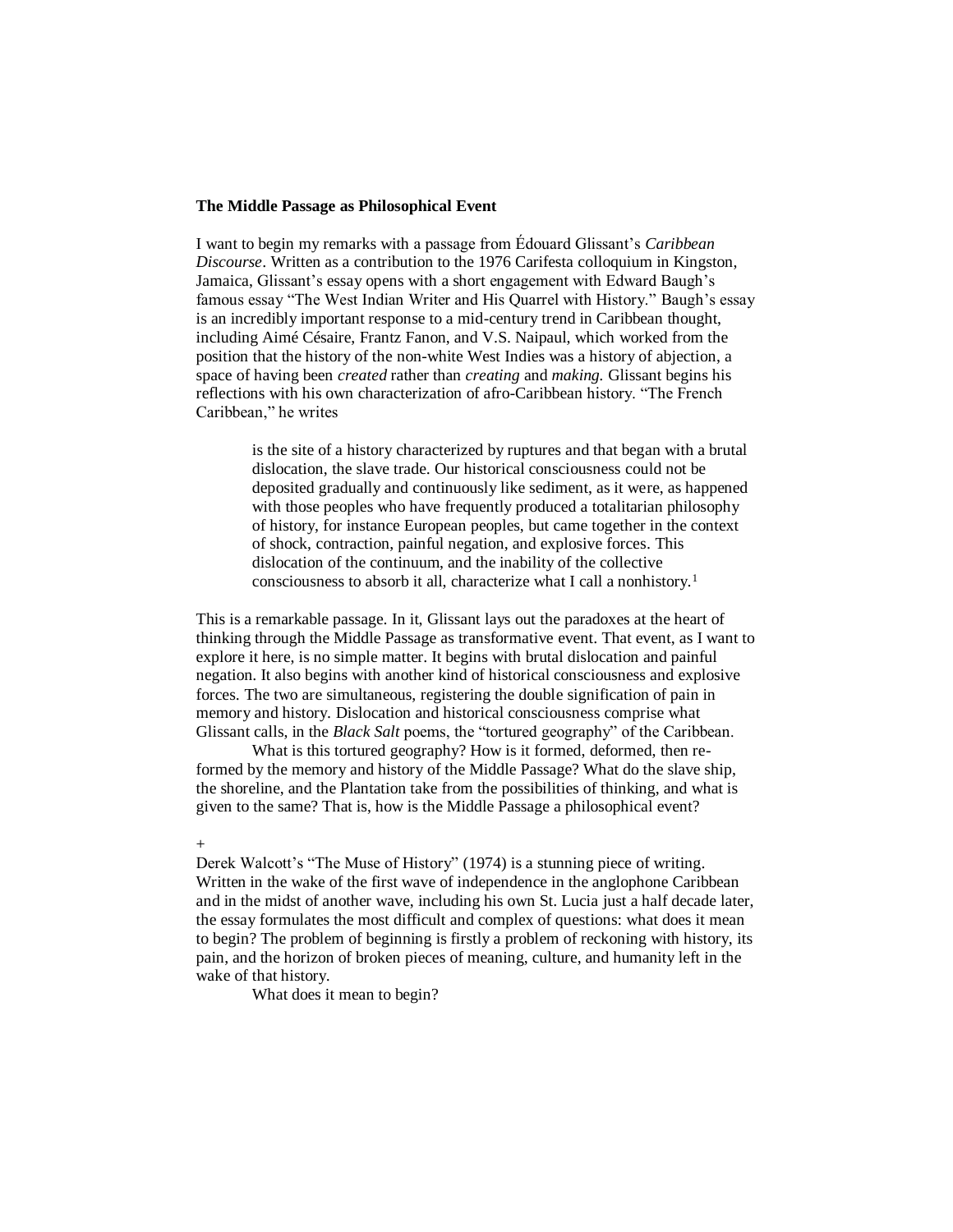Across "The Muse of History," Walcott poses this as the problem of thinking history as History, or what Jean-François Lyotard would later call modernity as the age of metanarrative. Walcott the postmodernist, perhaps. What happens when we think historically and engage the work of memory inside small places, rather than on and across a global stage (which is always just white Europe's stage) that folds – dialectically or in one sweep of intellectual hegemony – all difference into History's identity? Walcott writes inside this query. But the close of his essay shifts from a broader historiographic focus toward questions of identity in the archipelago. This shift takes place under the rubric of paternity and the passage of the surname across time and generation. Reminiscent of James Baldwin's memory-piece in *The Fire Next Time*, in which he remembers the hustler's question "Whose child are you?," Walcott theorizes himself as a child, but one whose position is that of judge – or, more precisely, one who judges oneself into or toward a position outside judgement, negotiation, and expiation. The key passage is in the closing of "The Muse of History" and worth quoting in full. Walcott writes:

I accept this archipelago of the Americas. I say to the ancestor who sold me, and to the ancestor who bought me, I have no father, I want no such father, although I can understand you, black ghost, white ghost, when you both whisper 'history,' for if I attempt to forgive you both I am falling into your idea of history which justifies and explains and expiates, and it is not mine to forgive, my memory cannot summon any filial love, since your features are anonymous and erased and I have no wish and no power to pardon.<sup>2</sup>

Walcott's repudiation of history marks what I call the afropostmodern, a response and responsiveness to the painful history of life under white European modernity, working with fragments and without atavism and its mournful posture toward the past. What comes after, for Walcott, is "the monumental groaning and soldering of two great worlds," figured as two pieces of fruit, seamed by its own "bitter juices." Life *in* and *as* those seams is the originary and transformative work of the afropostmodern. Life in the wake of the Middle Passage. Black life in the black Americas *after* the New World, *inside* the New World. The time and space of another beginning.

This is such a compelling moment in the history of Caribbean thought. Walcott and Glissant write in a moment of independence struggle – some struggles successful, some fated to departmentalization and its vicissitudes – and, in the moment of writing the future, return to the past. The turn to the past is critical for any thinking of the future. This is especially critical when thinking through the significance of a geographic, political, and cultural space formed at the crossroads of conquest, genocide, mass death, and enslavement. Those crossroads mark an important fracture in the continuum, as Glissant puts it, but there is also the obstinacy of the future. *Life goes on*. What comes after? What is the future in the wake of rupture, dislocation, shock, and incomprehension?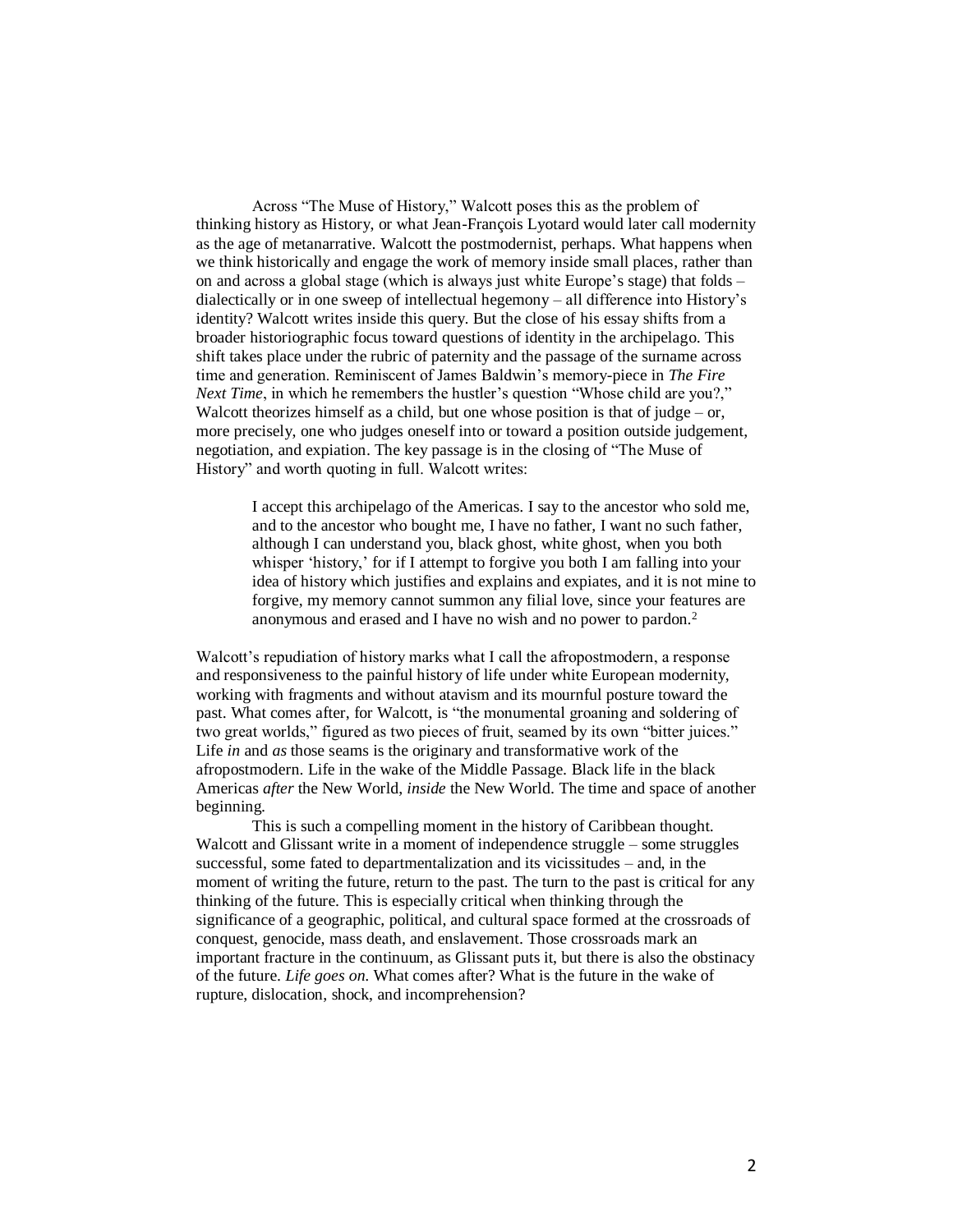That is, what does it mean, then, to call the Middle Passage a philosophical event?

Let me begin with a short reflection on the eventfulness of the event, a sense I borrow from Martin Heidegger's late period and his interrogation of the term *Ereignis*. This term has a complicated place in Heidegger studies, and is in many ways its own philosophical problem, but let me here borrow and re-form the term for my own purposes. Heidegger locates "the event" in the intertwining of subjectivity and Being. The possibilities of thinking are in that intertwining, and so the event is a moment (or epoch) that structures knowing, being, and creating. The event makes our thoughtfulness and what follows from it possible, both in terms of liberating certain forms of thought and constraining the same; modernity is largely, for Heidegger, a story of constraint. He writes that

In the event of appropriation (*Ereignis*) the possibility arises that it may overcome the mere dominance of the frame to turn it into a more original appropriating. Such a transformation of the frame into the event of appropriation, by virtue of that event, would bring the appropriate recovery…of the world of technology from its dominance back to servitude in the realm by which man reaches more truly into the event of appropriation.<sup>3</sup>

This claim has enormous significance. For Heidegger, it marks the interruption, then eruption, of Enframing into modernity – or, perhaps, as the foundation of modernity. Calculative reason (the world of technology) emerges for Heidegger as an event rather than a new method or contrary set of values, a characterization that allows him to register the full significance of *Ereignis* for thinking about technology and its mode of thought. It is also a characterization that that returns thinking to the event of appropriation itself, a kind of submersion that, on Heidegger's speculative rendering, makes alternative forms of thought possible. The event, then, has two movements: toward the limits of the frame of thinking (calculative reason, technology as paradigm) and back toward, negotiated by way of traces, alternative forms of thought. New possibilities in the liminal space of the event. A sort of deconstruction.

But that takes us into the particularities of Heidegger's work. For now, let us sit with the notion of the event. We can say this much: the event names the intertwining of interruption, irruption, and appropriation. That is, the event names an interruption of the flow of history and memory; forms of life preceding the event are transformed, if not outright eliminated, in the eventfulness of the event. In that sense, the event is a name for catastrophe *if* we imagine what precedes the event to be a root for life and kinds of being in the world, but it is just as much, more neutrally put, a question of fracture, fissure, and beginning again. This last bit, beginning again, marks the event with irruption. Something new emerges, posits itself, in-sists on being, and so the condition of interruption shades the affect of new beginning – melancholia, mourning, celebration, ecstasy, and all the mixtures one might imagine.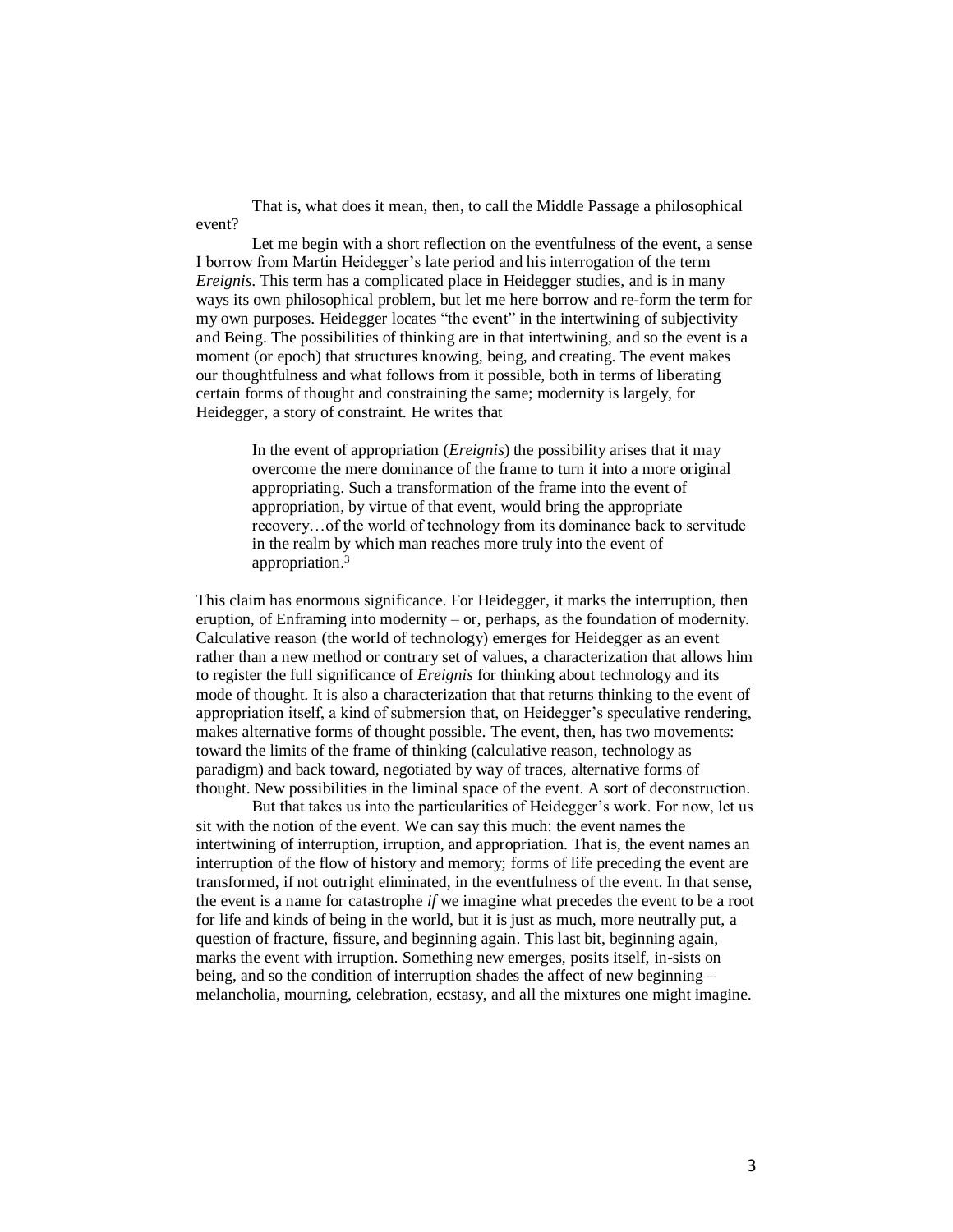The moment of appropriation bears within it the most complicated elements of beginning. If the event inserts a fissure in history and memory, then the *aftermath*, the fact that *life goes on*, presents thinking with the enigma of refashioning the conditions of knowing, being, and creating. The event appropriates thought, drawing out the contingency of thinking in every turn. Without a continuity of history and being, thinking is conditioned by interruption and recasts of the terms of being and knowing. In a sense, this is just a basic insight of any historical thinking that takes revolutions in thought seriously. But for Heidegger, the insight into the event and its appropriation of the terms of thinking circles back to the tension between calculative reason – the enframing of thought in the epoch of technology – and the possibilities and impossibilities of the retrieval (his task) of a more originary encounter with Being. This initiates Heidegger's deeply fetishistic rendering of the ancient Greeks, in particular the pre-Socratic philosophers. Without a doubt, this is a manifestation of Europe's racial chauvinism and narcissism, both of which are not only forms of racial nationalism, but entwined with a murderous history. That much needs to be said, again and again. And yet I think Heidegger's theorization of the event is important for the very reason that he explores, with great rigor and intensity, how forms of thinking – both actual and possible – are constrained (perhaps, one might argue, also liberated) by the historical-cultural framing initiated in massive fissures, fractures, breaks, and ruptures in history.

I offer this brief excursus into Heidegger's thinking of *Ereignis* in order to mark the form of thinking I find in Glissant's work, work that sits between memory and history in order to reckon with the specificity of afro-Caribbean experience. Glissant's work operates in two key intertwined sites: the legacy of the Plantation, a critical concept across his work, and the peculiar futurity of what he comes to call *tout-monde*, an aesthetics and ethics of globalized contact, Relation, and transformation – creolization, in a word. But the antechamber to these two intertwined sites is the event of the Middle Passage. The Middle Passage is an event in the fullest sense of Heidegger's notion of *Ereignis:* a fissure in the movement of time, an appropriation of thought and being, and an enframing of possibility.

The key, for Glissant, lies in how the appropriation of thought and being, and so the enframing of possibility, transforms the traumatic fissure in time into fecundity, rather than marking loss, truncation, and the leveling of thought. Possibility and possibilities at the limits of limit-experience. Heidegger's critical juxtaposition of originary thought to the epoch of calculative reason draws on these latter characteristics, insofar as thinking Being, for him, is a matter of wresting free of the work of technology on the possibilities for thinking. And the reckoning with traumatic effect and affect in post-Holocaust theory follows this same logic, rewriting, from the position of loss, the meaning of thinking after catastrophe. We can think here of Theodor Adorno's famous dictum that there can be no poetry after Auschwitz – or at least nothing of the same poetry. In this sense, *Ereignis* as event draws on the etymology of the term: bringing things into view. After loss – the thought-ful catastrophe of the epoch of technology, the human disaster of genocidal violence against European Jews – what comes into view is *not* plenitude and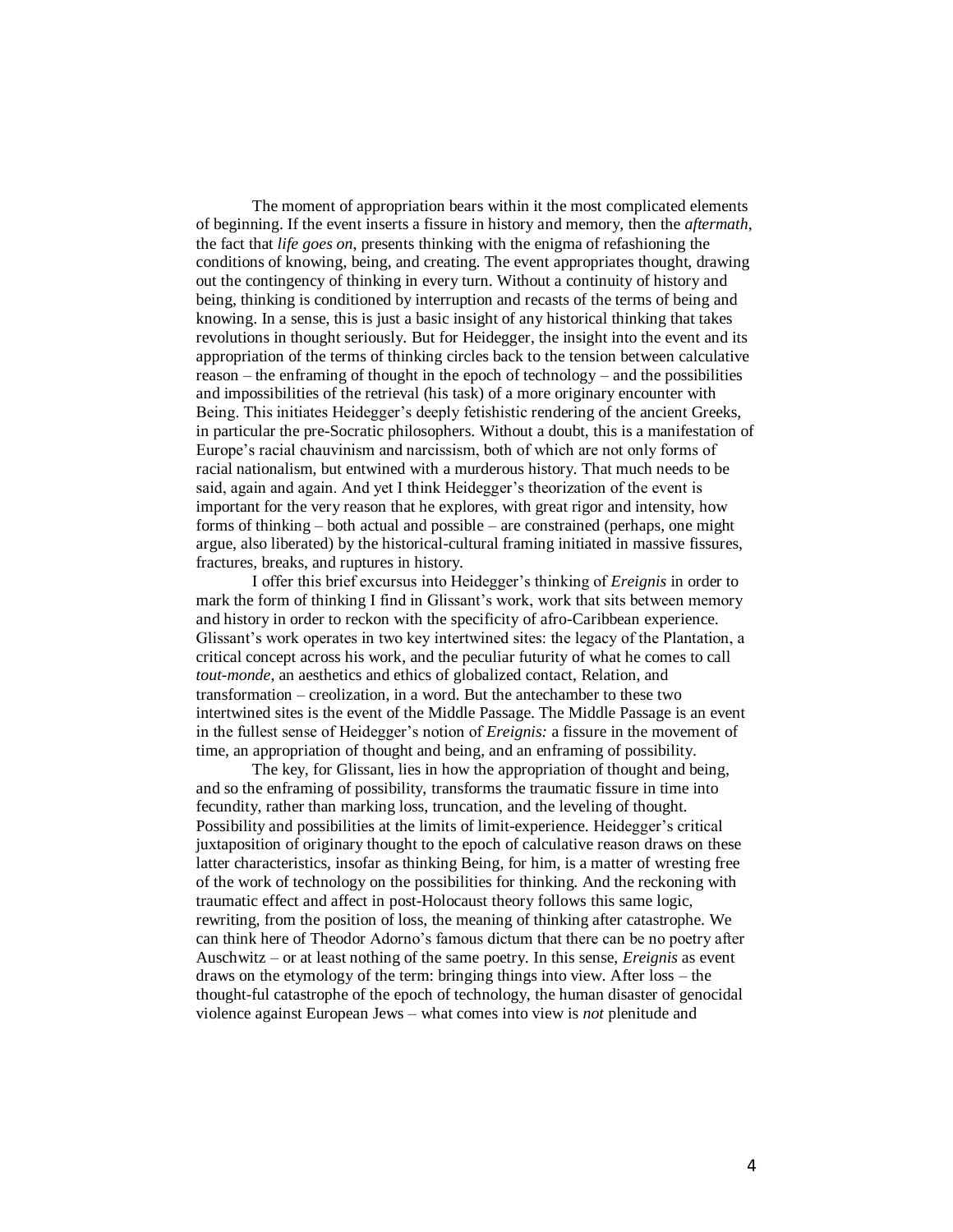multiplicity, but instead the impossibility of the fullness of being, Being, and knowing.

What, then, of the catastrophe of the Middle Passage?

This is the enigma of Glissant's thinking.

The opening pages of *Poetics of Relation* articulate Glissant's transformation of the event, moving from the traumatic character of death and unnamable suffering to the possibilities of thinking and being in the New World context. I am thinking here of the moving descriptions of the abyss, in particular how both the belly of the slave ship and the leaky, cruel boundaries of the Plantation are figured by Glissant as wombs. Painful history gives birth to something. That is the paradox. Through mass death, unspeakable suffering, and the miracle of survival, something is born in the archipelago. "We know ourselves as part and as crowd," Glissant writes, "in an unknown that does not terrify. We cry our cry of poetry."<sup>4</sup> Those pages extend Glissant's prior meditations on Gorée and the sea in *Caribbean Discourse,* an origin story in which he writes:

Off the coast of Senegal, Gorée, the island before the open sea, the first step towards madness.

Then the sea, never seen from the depths of the ship's hold, punctuated by drowned bodies that sowed in its depths explosive seeds of absence.<sup>5</sup>

We see in this passage the complexity of Glissant's thinking about the Middle Passage. The sea is an opening unto madness. Forced migration is catastrophic; the millions dead, the millions who live on in the New World comprise a passage of absolute loss, figured here as the drowned bodies. Walcott's poem "The Sea is History," a title and motif that serves as an epigraph to *Poetics of Relation*, is an archaeology and memory of these drown bodies – "bone soldered by coral to bone, / mosaics / mantled by the benediction of the shark's shadow."<sup>6</sup> And this loss is total for Glissant, just as Walcott declared at the close of "The Muse of History." Against the paternal name, in the name of the womb abyss of the ship, the shoreline, and the Plantation. That is, the event as total loss, shifting historical and memorial time away from continental origins and toward the shifting wombs that give birth to Caribbeanness as an ontology, epistemology, and aesthetics.

The Middle Passage as fissure, then, is a fissure precisely because it opens thought to the possibilities of a non-atavistic future. In the Caribbean context, this is an important innovation. Glissant's predecessors Césaire and Fanon wrestled with the allure of the past, resolved in Césaire's critical work in terms of the spiritual function of African civilization in diasporic cultural production and in Fanon's work as the future as unprecedented and new. Césaire's embrace of atavistic thinking, his turn toward Africa as a civilizational force, makes space for cultural difference – his 1956 essay "Culture and Colonization" makes the distinction clear – at the very moment the specificity or unicity of cultural difference is subsumed under a general rubric of blackness: Négritude. This pushes Fanon in the opposite direction; while he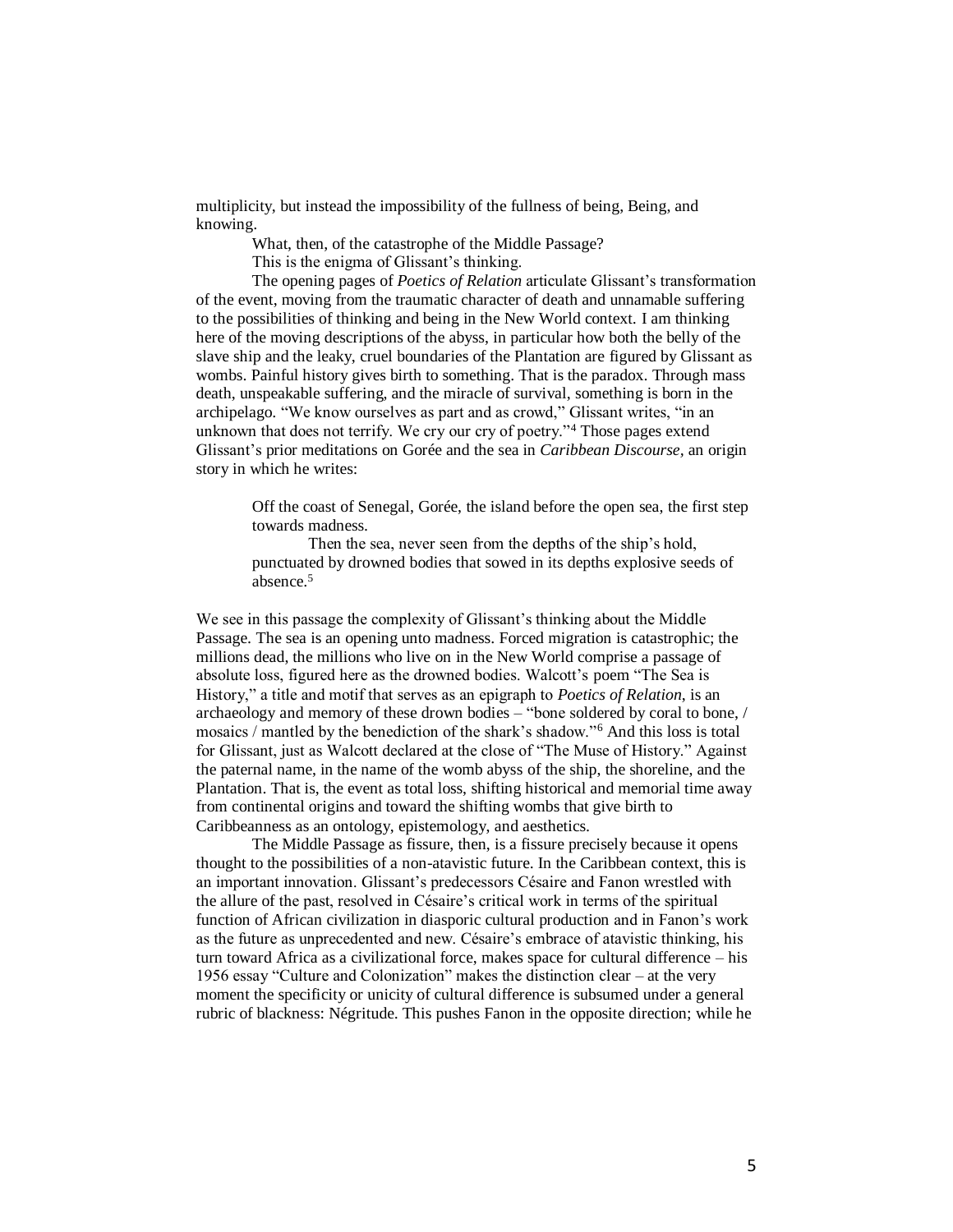acknowledges that Césaire brought a sense of confidence and pride to being black for Caribbean people, Césaire's atavism is ultimately "the great white mirage" (to cite his concluding words to the1958 essay "West Indians and Africans"). Rather than wander, thirsty, toward the illusory well of an African past, Fanon dreams of a new humanism that is unprecedented, something akin to what Césaire in *Discourse on Colonialism* called a humanism made to the measure of the world,and not just Europe. But whatever their differences, for Césaire and Fanon the present geography and its immediate past – the Caribbean as such – cannot sustain a liberatory future. This is precisely what motivates so much of Glissant's critical retrieval of the Caribbean past, folded into the present, as the explosive seeds. *Something takes root, producing roots – rhizomatic thought.* Glissant's task, then, lies in the retrieval of the dignity and fecundity of the Caribbean past in order to fold that past into the possibilities borne by, and either flourishing or percolating just below the surface (the explosive seeds), the work of creolization *inside* Caribbean history and memory. The Plantation emerges as a critical concept at precisely this juncture, as a response to Césaire's and Fanon's retreat from the Caribbean lifeworld and its complex, composite meaning.

If Glissant's work returns to the fecundity of pain, then that means turning thinking back to the event of loss and its appropriation of thought – the Middle Passage as death, but also as womb. The Middle Passage as a kind of *Ereignis. Poetics of Relation* is for that reason animated by a double mood, paradoxical and unresolvable. On the one hand, the text is melancholic, haunted by the trauma it documents in the opening pages as the three-fold abyss. There is the abyss of departure, of leaving behind roots and the pain of that severing. Then the abyss of arrival at the shoreline, of a present that has no connection to place. And lastly the abyss of beginning again, of the chaotic mixture or hyper-syncretism of the Plantation. On the other hand, *Poetics of Relation* is about afro-Caribbeanness as ecstatic possibility, unburdened by the seductions of atavism and engaged with the pleasures after, in the wake of, a pure break from the past. Saying *yes* to the past is a matter of saying yes to pain and beginning at the same time. A double mood. To begin is to rethink the event of the Middle Passage and to reckon creatively with the possibilities that disaster bequeaths to thinking. Recall here Walcott's "strange thanks" to his repudiated fathers: he wants nothing of their names, but, if we can mix "The Muse of History" with his Nobel lecture "The Antilles: Fragments of Epic Memory," Walcott wants everything of the fragments and the world-breaking cruelty from which they were produced. The love that reassembles those fragments, as he writes, is stronger than the original vase. This is post-melancholia, for sure, and also after the work of mourning.

And yet, for Glissant, this work after the event – or, perhaps better put, work that keeps the event forever in view – is dedicated to life alongside what he calls the fixity of days and tears. Mixed time, mixed space, mixed affect, mixed effect. Life goes on; the event makes new forms of thinking possible, forms that in the afro-Caribbean context engage and indulge the chaotic mixture of histories and memories. This means thinking historically in mixed affect, which in turn produces mixed